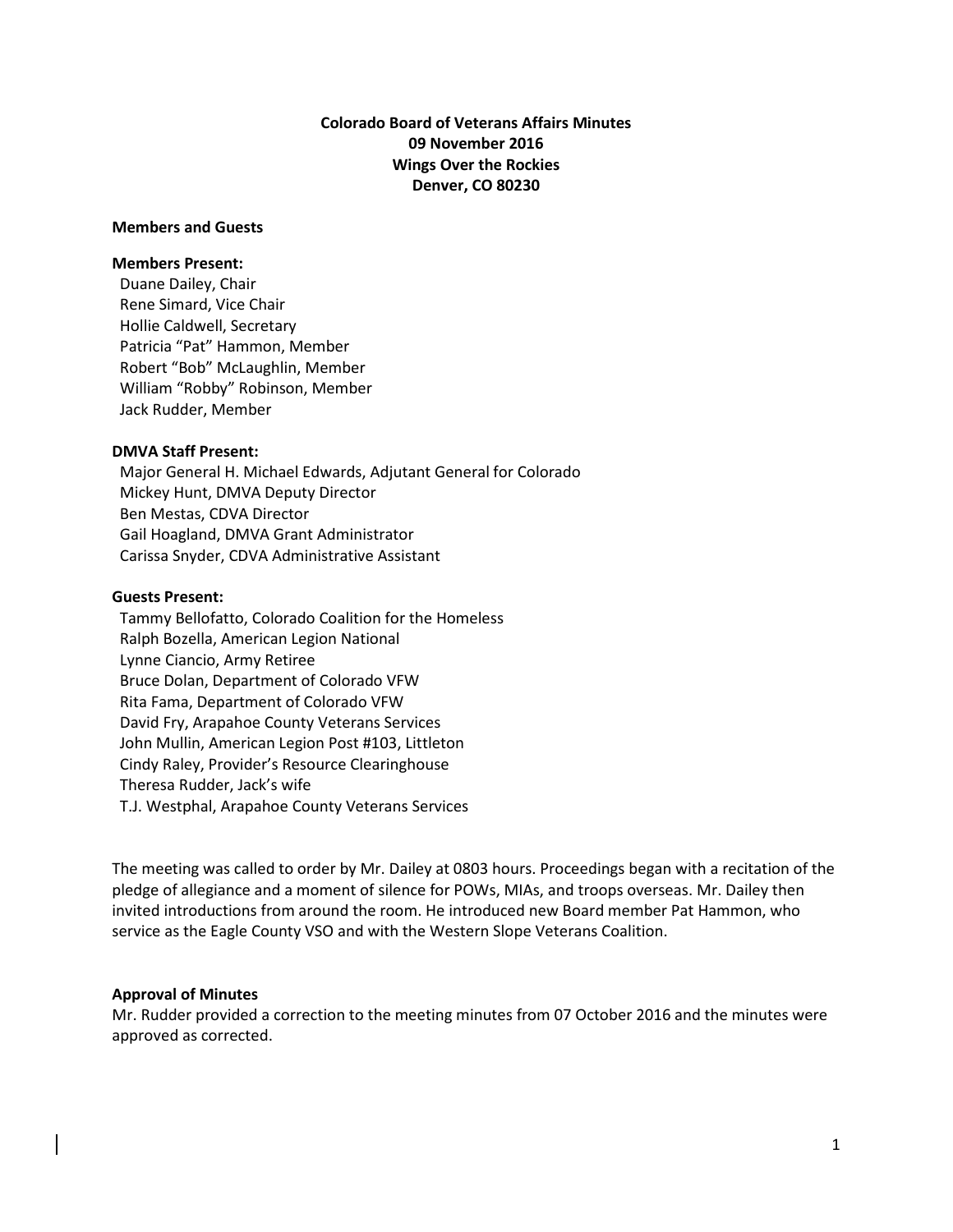### **Comments**

Mr. Robinson apprised the Board of the draft report provided to DHS by the Fitzsimons site advisory group. The recommendation is for the south portion of the site to provide permanent supportive housing for chronically homeless veterans and possibly those referred to the program by veterans' courts. The recommendation for the north portion is that it hold a domiciliary and expanded memory care.

Mr. Simard said that a Veterans Day Observance will be held at Buckley Air Force Base on 10 November. He has been asked to will speak at the event and will represent the Colorado Board of Veterans Affairs.

Mr. McLaughlin said efforts in Colorado Springs and the surrounding area are drawing down on the community's capability to help troops in transition. Mount Carmel in particular is working with community partners to encourage discharging troops to stay in Colorado. The Colorado Veterans Network offer free behavioral health clinic in Colorado Springs and Denver. The MyVA program has also been boosting interest among HealthNet and Choice care providers to work on solving problems that complicate access to care.

Ms. Caldwell said she provided information to the Fitzsimons advisory committee on frequent health care needs among chronically homeless populations. Most prevalent tend to be chronic conditions, mental health, and substance abuse.

Mr. Rudder said that access to health to care is an ongoing concern in the San Luis Valley. It is approximately four hours to travel to Denver from Alamosa, but it is often necessary because there no physician at the Alamosa CBOC. Mr. Dailey asked if it is a shorter drive for veteran to go to Albuquerque. Mr. Rudder confirmed it is a little shorter, and that drive is often preferred by veterans because they don't have to go over a mountain pass when driving to Albuquerque. He reported that VSO work has been slow probably due to several factors, including hunting season, the potato harvest, and the approaching holidays.

Ms. Hammon said the Grand Junction VAMC serves as the health care hub in her area. It is a small hospital but provides very good care and is an easier drive for veterans west of Vail. There is also a telehealth clinic in Glenwood Springs that is staffed by an NP and has an onscreen physician available. Mental health is a frequent gap and it can be difficult to find care. Recent efforts by the coalition include a modified veteran's court. Local jails can contact the VSO on behalf of incarcerated veteran to help them obtain assistance. An emergency fund is also available for veteran's assistance.

Mr. Dailey said that Grand County Veterans Day events include four school events on 10 November and a veteran's breakfast on 11 November at Snow Mountain Ranch in Granby. He attended the Denver Stand Down and noted that attendance has decreased this year, possibly due to the warm weather. He said that a rededication is planned for the Aviators Memorial Park at Grand Junction Regional Airport. He noted for the benefit of Ms. Hammon and visitors that Board meetings typically state at 0900 hours, but that this one had an early start time to accommodate the Veteran's Salute event scheduled for 11:30.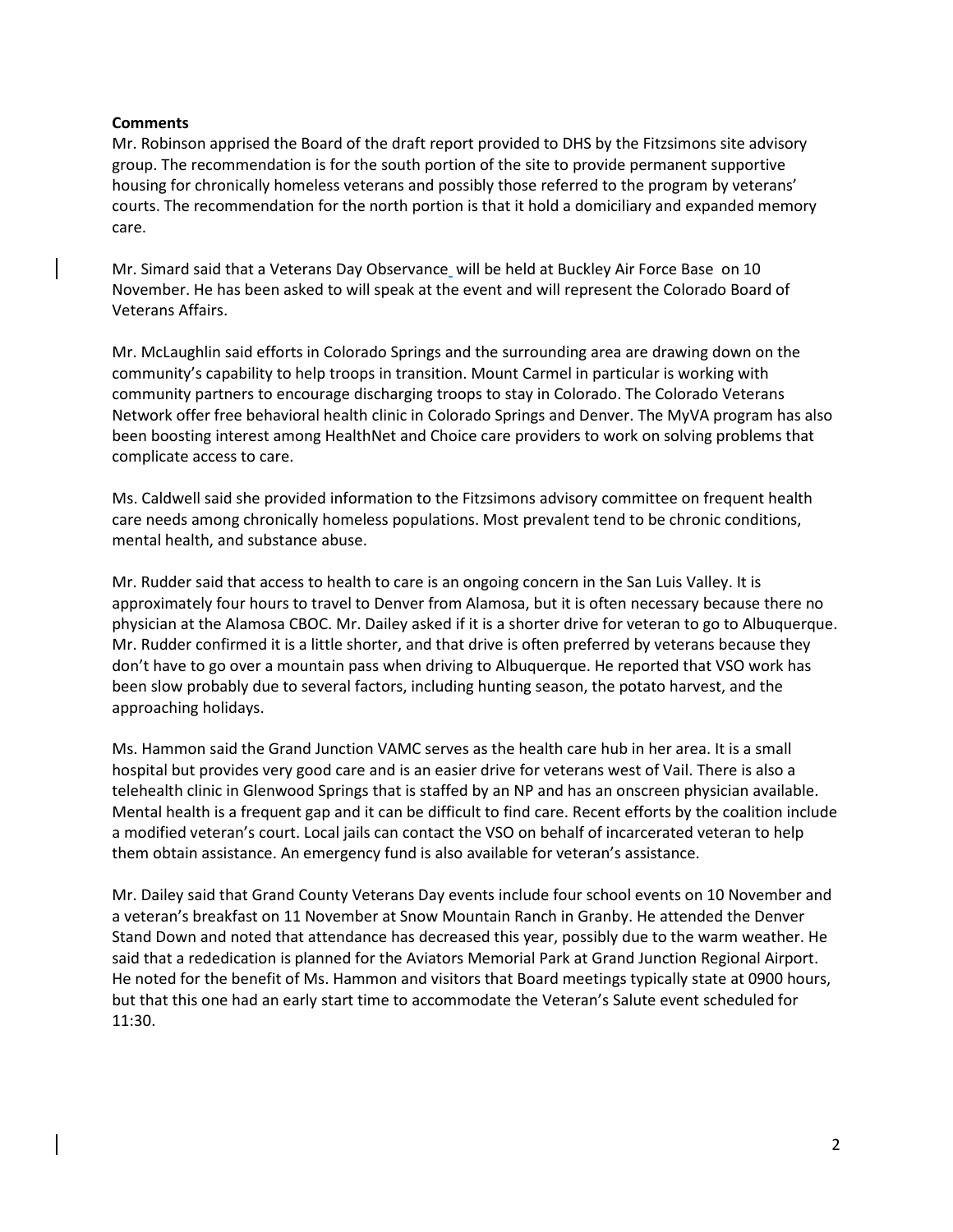### **Community Providers**

Mr. Westphal began with an introduction to the veteran's assistance program operated jointly between American Legion Post 103 and Arapahoe County Veterans Services. This program receives funding for the Veterans Trust Fund. He explained that the veterans service office does intake and screening for assistance requests while the post operates the fiduciary agent. The program has been in place for several years and they continue efforts to streamline the process and get funds distributed quickly. They work with many clients facing homelessness and one the problems the program has encountered the amount of funds available versus the cost of housing in the metro area. They distribute food and gas cards in addition to housing assistance. Mr. Mullin concurred that shelter and food are the top needs seen by the post. He expressed appreciation for working relationship with the county office and said veterans have been grateful for the assistance. Mr. Robinson asked if grant requirements such as evaluation surveys and expenditure documentation have been at all problematic. Mr. Mullin and Mr. Westphal said documentation has not been a problem and the difficulty with the survey has been how to present it to ensure both its return and the veteran's confidentiality. Mr. Dailey asked for recommendations and Mr. Mullin suggested that the post wait to present the survey until they do follow up with the client. Mr. Dailey inquired if the post or county had sufficient time to devote to a follow-up program and both Mr. Mullin and Mr. Westphal thought that they would. Ms. Caldwell asked if any of the grantee organizations had provided input on the survey. Ms. Hoagland said that they have and it has since been modified, and that periodic webinars provide for forum for grantees to provide suggestions.

Ms. Fama then provided an explanation of the VFW Department of Colorado veterans assistance program, which also receives funding from the VTF grant. They require applications for assistance and those applications must be approved by at least three members of their board. Most applications have a one-week turnaround. The VFW also receives a lot of requests for housing assistance and they expect to have expended \$40,000 by the end of October. They are able to fund about half of their applicants and try to prioritize veterans with children. Mr. Dolan added that collaboration with Rocky Mountain Human Services has proved helpful and that Denver Human Services also helps with rental assistance through their application process.

General Edwards joined the meeting at this point and offered his comments to the Board. He expressed the support of the proposed veterans' one-stop in Grand Junction and underscored Colorado's dedication to serve all of its veterans. In regard to the CONG, he said that higher funding has been made available to units who provide balanced readiness, with active duty and National Guard aligned. The Colorado Guard has been occupied with deployment, sending much artillery overseas including two batteries and Special Forces. Mr. Robinson asked about this year's budget requests. General Edwards said the Grand Junction one-stop is below the budget cutline so it is still undetermined, and there is also a request for an increase in tuition assistance, which has the governor's support.

A recess was called at 09:36 a.m. The Board resumed labor at 09:50 a.m.

Ms. Raley addressed the Board in regard to Provider's Resource Clearinghouse, which receives funding through the Veterans Assistance Grant. Provider's Resource Clearinghouse is a division of the Aurora Mental Health Center, which provides veterans with furniture and necessities. Assistance is restricted to once per year per client, and to date they have served 173 veterans this year. Ms. Hammon asked about their service area and Ms. Raley said most have their requests have been in the metro area, but they are willing to help any Colorado veteran regardless of location. They are funded entirely through grants and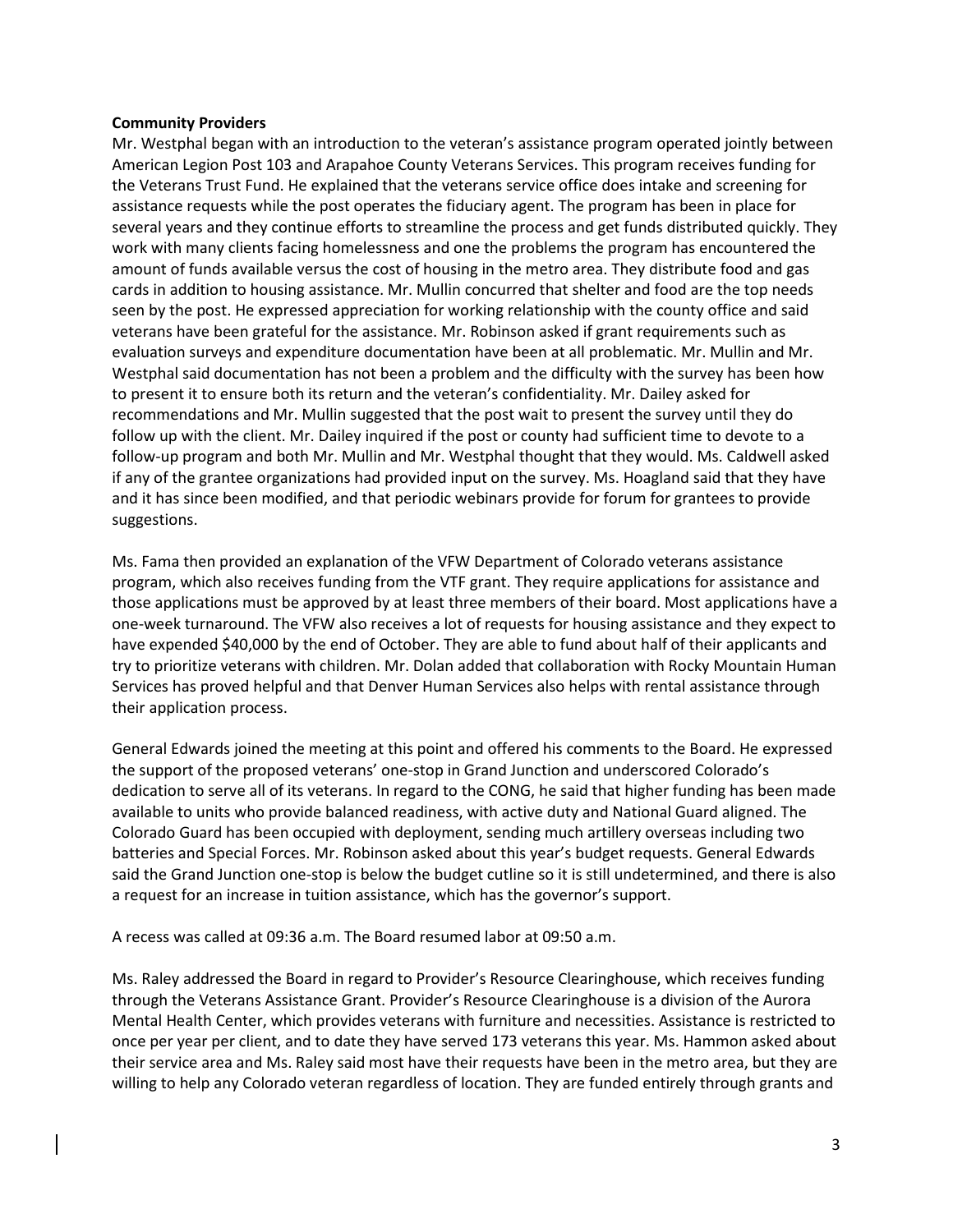get their items through donations. They also work with the Colorado Division of Vocational Rehabilitation to provide vocational and employment training.

### **Public Comment**

Ms. Bellofatto addressed the Board of behalf of the Colorado Coalition for the Homeless. They assist homeless veterans with housing and employment. She will bring numbers served to a future meeting.

Mrs. Rudder said that the Colorado Federation of Women's Clubs is working is support of Wreaths Across America, in which wreaths decorated by volunteers are laid at the graves of fallen soldiers. Wreaths are \$17.00 each.

### **Reports**

Mr. Hunt said the Colorado Civil Air Patrol with help with the wreath project at the state cemetery in Grand Junction. The Peak Military Care Network advisory met last week and mental health outreach remains an area of focus. The visits to the CLCs are now complete. Census is doing well at the CLCs but they continue to struggle with staffing. The next JBC meeting will be on 29 November and DMVA will attend.

Mr. Mestas said the final report has been issued on the Grand Junction cemetery with a performance rating of 84%. Noted deficiencies were items within federal rather than state control, but the Division and cemetery director will work to accelerate those interactions as much as possible. DOLA has completed its sunset review of the Board and has recommended that it continue once this commission expires in June 2017. The next review will be in 2032. Six of the state's eight Stand Downs are complete. Longmont is scheduled for 17 November, and Windsor will be in April.

Ms. Hoagland referred the Board to her report, noting that despite some concern that the VTF grant might underutilized in rural areas, 60 percent of last year's grantees were in rural areas. These rural areas are identified according to HUD's definition of metro and rural areas, which classifies Grand Junction, Greeley, and Montrose as metro. All the current VTF grantees are currently performing. Mr. Hunt mentioned that he spoke with the CFO of RTD about possible funding free rides for veterans, and this could be a prospect for the VTF in the upcoming cycle. Ms. Hoagland had distributed copies of the proposed application packets for VTF for regular applicants and for CLCs. Mr. Robinson moved to accept the CLC VTF application packet. Ms. Caldwell seconded and the motion carried. Next Mr. Robinson moved to accept the regular VTF packet as presented. Mr. Simard seconded and the motion carried.

## **Discussion Items**

Mr. Dailey announced the Board committee representatives: Mr. Simard for Grants, Mr. Rudder for Training, and Mr. Robinson for CLCs.